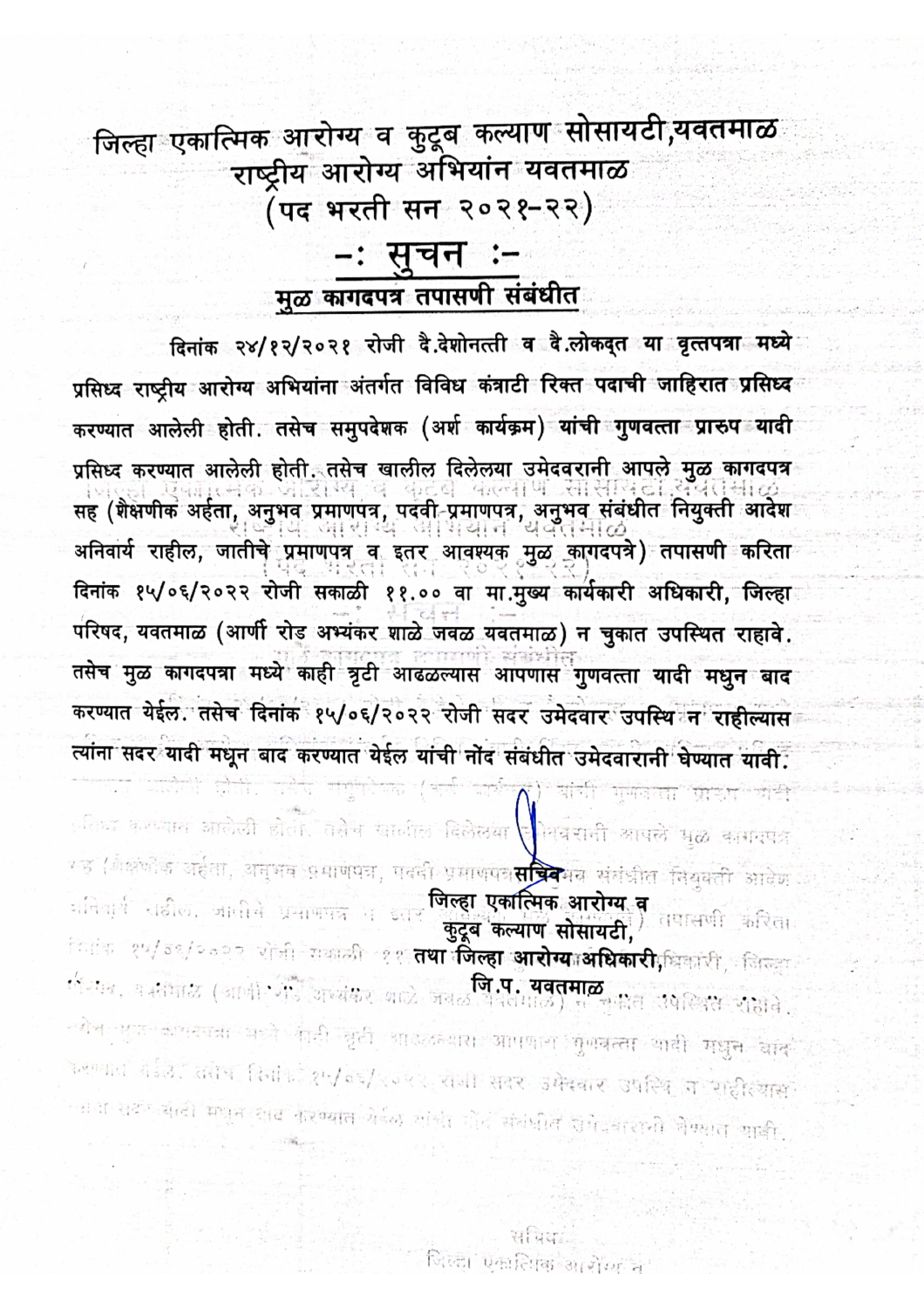| जिल्हा एकात्मिक आरोग्य व कुटूब कल्याण सोसायटी, राष्ट्रीय आरोग्य अभियांन यवतमाळ (पद भरती सन २०२१-२२) |                           |                             |                 |                                        |                                                  |                                 |                                                 |                                                                                     |                                                                             |                          |        |
|-----------------------------------------------------------------------------------------------------|---------------------------|-----------------------------|-----------------|----------------------------------------|--------------------------------------------------|---------------------------------|-------------------------------------------------|-------------------------------------------------------------------------------------|-----------------------------------------------------------------------------|--------------------------|--------|
| मुळ कागदपत्र तपासणी करिता पात्र उमेदवार                                                             |                           |                             |                 |                                        |                                                  |                                 |                                                 |                                                                                     |                                                                             |                          |        |
| Counselor (OPEN-4, EWS-1, VJA-1, ST-2)                                                              |                           |                             |                 |                                        |                                                  |                                 |                                                 |                                                                                     |                                                                             |                          |        |
| S.No.                                                                                               | <b>Application</b><br>No. | <b>Name of Candidate</b>    | <b>Category</b> | <b>Qualification</b>                   |                                                  |                                 | Marks based<br>on % of PG                       | Marks Obtained for the<br>experience in Govt./Semi<br>Govt./Local Self<br>Gov./NRHM |                                                                             |                          |        |
|                                                                                                     |                           |                             |                 | Final<br>Year<br><b>Total</b><br>Marks | Final<br>Year<br><b>Marks</b><br><b>Obtained</b> | Percentage<br><b>Final Year</b> | marks<br>proportionat<br>ely out of 80<br>marks | (in no of<br>years)                                                                 | Marks given<br>Experience for experience<br>(maximun<br>upto $10$<br>marks) | Total Out of<br>90 Marks | Remark |
| $\mathbf{1}$                                                                                        | 28                        | PURUSHOTTAM VALMIK GUDE     | <b>OPEN</b>     | 600                                    | 518                                              | 86.33                           | 69.07                                           | 6Y                                                                                  | 9.00                                                                        | 78.07                    |        |
| 2                                                                                                   | 138                       | VITTHAL NARAYAN HUDEKAR     | <b>OPEN</b>     | 1000                                   | 959                                              | 95.90                           | 76.72                                           | $\overline{0}$                                                                      | 0.00                                                                        | 76.72                    |        |
| 3                                                                                                   | 174                       | <b>SANDIP BABAN WAGH</b>    | <b>OPEN</b>     | 1000                                   | 957                                              | 95.70                           | 76.56                                           | $\overline{0}$                                                                      | 0.00                                                                        | 76.56                    |        |
| $\overline{4}$                                                                                      | 278                       | SANJAY TULSIRAM JADHAV      | <b>OPEN</b>     | 1000                                   | 912                                              | 91.20                           | 72.96                                           | $\mathbf{0}$                                                                        | 0.00                                                                        | 72.96                    |        |
| 5                                                                                                   | 420                       | SACHIN SURESH PRADHAN       | <b>OPEN</b>     | 1200                                   | 949                                              | 79.08                           | 63.27                                           | 5Y                                                                                  | 8.00                                                                        | 71.27                    |        |
| 6                                                                                                   | 264                       | CHAITALI AMABADAS KUBHALWAD | <b>OPEN</b>     | 1250                                   | 1100                                             | 88.00                           | 70.40                                           | $\overline{0}$                                                                      | 0.00                                                                        | 70.40                    |        |
| $\overline{7}$                                                                                      | 208                       | SHRIKANT ANKUSHRAO ROHANKAR | <b>OPEN</b>     | 1300                                   | 994                                              | 76.46                           | 61.17                                           | 6 Y                                                                                 | 9.00                                                                        | 70.17                    |        |
| 8                                                                                                   | 51                        | ANAND ASHOKRAON FETHFULWAR  | <b>OPEN</b>     | 1200                                   | 941                                              | 78.42                           | 62.73                                           | 4Y                                                                                  | 7.00                                                                        | 69.73                    |        |
| $\mathbf Q$                                                                                         | 367                       | PRITI SUBHASH KADU          | <b>OPEN</b>     | 1000                                   | 861                                              | 86.10                           | 68.88                                           | $\overline{0}$                                                                      | 0.00                                                                        | 68.88                    |        |
| 10                                                                                                  | 256                       | MOHAN VILASH CHUKABOTLAWAR  | <b>OPEN</b>     | 1200                                   | 1019                                             | 84.92                           | 67.93                                           | $\overline{0}$                                                                      | 0.00                                                                        | 67.93                    |        |
| 11                                                                                                  | 146                       | SARITA SHANKARRAO MANDADE   | <b>OPEN</b>     | 1000                                   | 773                                              | 77.30                           | 61.84                                           | 3Y                                                                                  | 6.00                                                                        | 67.84                    |        |
| 12                                                                                                  | 229                       | SONALI APURN BHUTHEKAR      | <b>OPEN</b>     | 1000                                   | 847                                              | 84.70                           | 67.76                                           | $\overline{0}$                                                                      | 0.00                                                                        | 67.76                    |        |
| 13                                                                                                  | 170                       | SHAILESH ASHOKRAON KAMBALE  | <b>OPEN</b>     | 1300                                   | 1081                                             | 83.15                           | 66.52                                           | $\theta$                                                                            | 0.00                                                                        | 66.52                    |        |
| 14                                                                                                  | 77                        | VARSHA GANESHRAON DHOKNE    | <b>OPEN</b>     | 1000                                   | 830                                              | 83.00                           | 66.40                                           | $\overline{0}$                                                                      | 0.00                                                                        | 66.40                    |        |
| 15                                                                                                  | 274                       | SANGHARSH SANTOSH KAMBLE    | <b>OPEN</b>     | 1300                                   | 1071                                             | 82.38                           | 65.91                                           | $\mathbf{0}$                                                                        | 0.00                                                                        | 65.91                    |        |
| 16                                                                                                  | 332                       | BHAVIK DNYANESHWAR BHAGAT   | <b>OPEN</b>     | 1000                                   | 818                                              | 81.8                            | 65.44                                           | $\mathbf{0}$                                                                        | 0.00                                                                        | 65.44                    |        |
| 17                                                                                                  | 30                        | SHITAL GOVARDHAN GONDANE    | <b>OPEN</b>     | 1000                                   | 810                                              | 81.00                           | 64.80                                           | $\Omega$                                                                            | 0.00                                                                        | 64.80                    |        |
| 18                                                                                                  | 53                        | <b>JUGAL AMBADAS ASOLE</b>  | <b>OPEN</b>     | 1000                                   | 810                                              | 81.00                           | 64.80                                           | $\mathbf{0}$                                                                        | 0.00                                                                        | 64.80                    |        |
| 19                                                                                                  | 16                        | AKSHATA YASHWANTARAO KHADSE | <b>OPEN</b>     | 1000                                   | 808                                              | 80.80                           | 64.64                                           | $\overline{0}$                                                                      | 0.00                                                                        | 64.64                    |        |
| 20                                                                                                  | 275                       | <b>NAMDEV PARAJI BIJULE</b> | <b>OPEN</b>     | $\Omega$                               | $\mathbf{0}$                                     | 80.50                           | 64.40                                           | $\theta$                                                                            | 0.00                                                                        | 64.40                    |        |
| 21                                                                                                  | 61                        | NAYYUB AYYUB SHEIKH         | EWS             | 1000                                   | 869                                              | 86.90                           | 69.52                                           | $\overline{0}$                                                                      | 0.00                                                                        | 69.52                    |        |
| 22                                                                                                  | 76                        | DHIRAJ SATISHRAON NAIK      | EWS             | 1300                                   | 1129                                             | 86.85                           | 69.48                                           | $\mathbf{0}$                                                                        | 0.00                                                                        | 69.48                    |        |
| 23                                                                                                  | 52                        | AMOL MAROTI KOTHALKAR       | <b>EWS</b>      | 1000                                   | 804                                              | 80.40                           | 64.32                                           | $\Omega$                                                                            | 0.00                                                                        | 64.32                    |        |
| 24                                                                                                  | 215                       | SHIVAJI SHESHRAO CHAVHAN    | EWS             | 600                                    | 378                                              | 63.00                           | 50.40                                           | 6 Y                                                                                 | 9.00                                                                        | 59.40                    |        |
| 25                                                                                                  | 437                       | ANUJA ASHOKRAO KANDALIKAR   | <b>EWS</b>      | 1000                                   | 731                                              | 73.10                           | 58.48                                           | 8 M                                                                                 | 0.00                                                                        | 58.48                    |        |